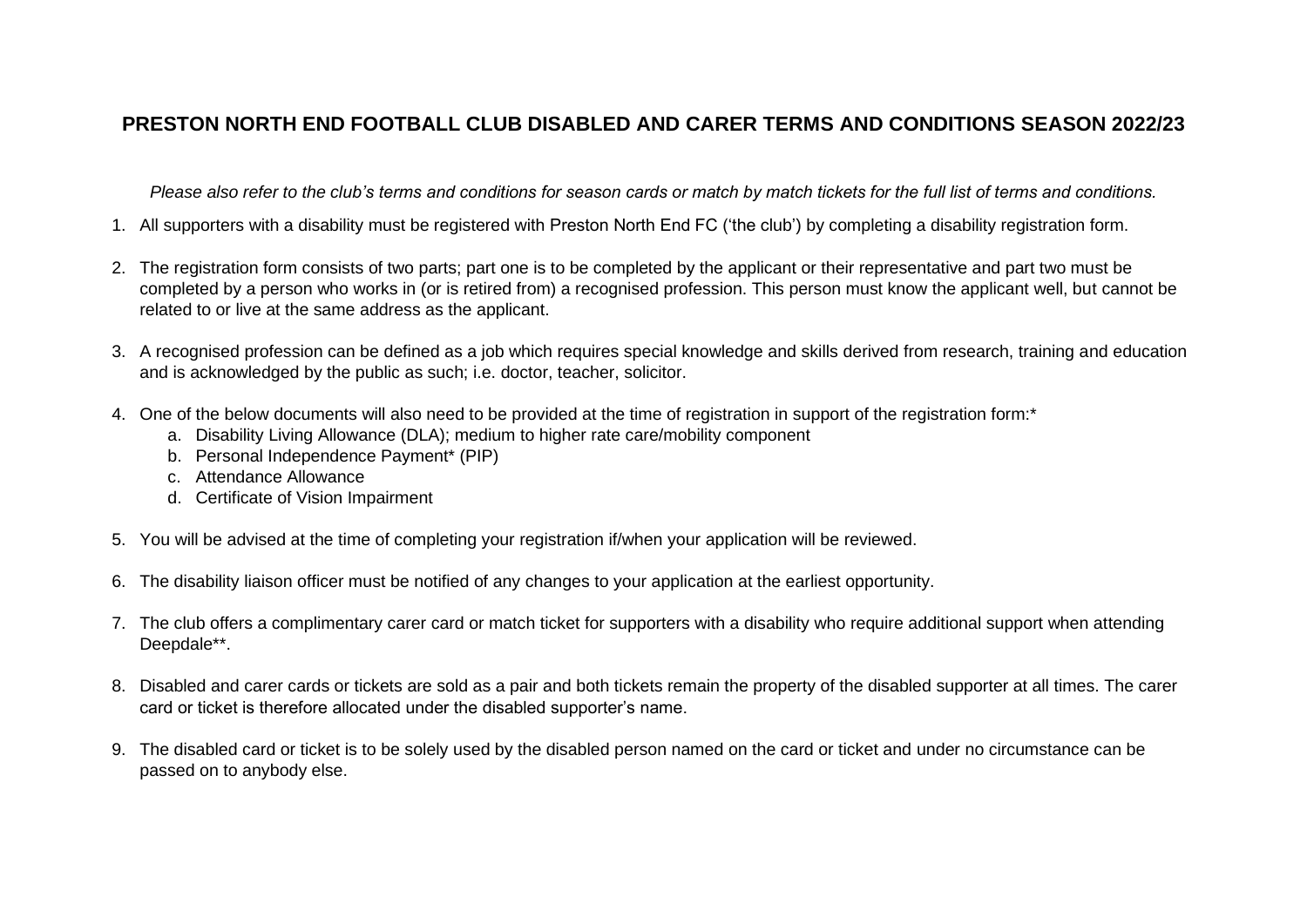- 10. The complimentary carer card or ticket is a reasonable provision to enable the supporter to better access the club's facilities and matchday services and is **NOT** a concession, 'buy one get one free' deal or similar.
- 11. A carer card or ticket is issued on the understanding that it is used in conjunction with the disabled supporter card or ticket and on the basis of undertaking the related carer duties required at Deepdale on matchdays.
- 12. Any carer proposing to provide assistance who is under the age of 16 will be looked at on an individual basis and will only be granted carer status if the club believes they are fulfilling the role of a carer. In such circumstances, the carer should notify the stewards of their location in the ground in case any additional assistance is required.
- 13. All disabled and carer card or ticket holders must enter the ground together, through the same turnstile or other entry point.
- 14. The carer card or ticket is invalid if the disabled supporter is unable to attend. In this instance, the carer ticket must be upgraded to the relevant age band and the appropriate price paid.
- 15. Any carer attempting to enter the ground without the disabled supporter will be refused entry.
- 16. Spot checks will be conducted at random to ensure appropriate use of all disabled and carer cards and tickets.
- 17. For all disabled season card prices, please refer to the season card price list which can be found on the club's website, [www.pne.com,](http://www.pne.com/) under the 'Tickets' tab, or contact the ticket office on 0344 856 1966.
- 18. On a match-by-match basis, all supporters with a disability will pay according to their age band with the carer card or ticket, if a requirement, issued on a complimentary basis. Please refer to the match by match price list which can be found on the club's website [www.pne.com,](http://www.pne.com/) under the 'Tickets' tab, or contact the ticket office on 0344 856 1966.
- 19. There are no restrictions on where ambulant disabled supporters and carers can sit in the ground, providing the area is safe and accessible for the ambulant disabled supporter.
- 20. Wheelchair platform spaces on all stands are limited and will be sold on a first come first served basis only. This will apply for all fixtures.
- 21. Disabled parking bays are available at Deepdale and are sold subject to availability. Please contact the ticket office on 0344 856 1966 to check availability and prices.